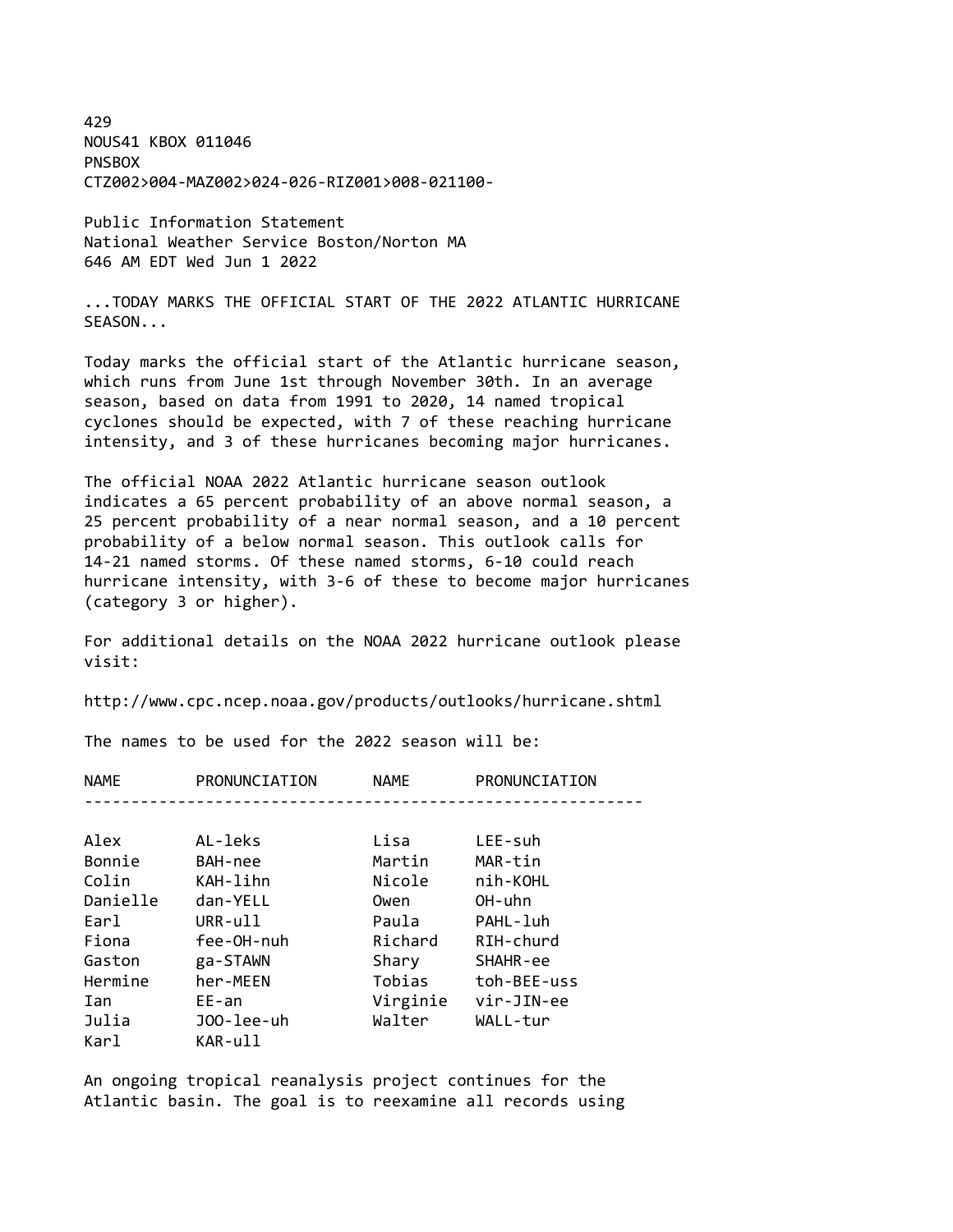modern understanding of tropical cyclones. This project has completed its work through the 1970 season. It is expected to be several more years before this project reaches its end. More information about this project can be found at:

http://www.aoml.noaa.gov/hrd/data\_sub/re\_anal.htm

This means the statistics about tropical cyclones and southern New England will likely be changing over the next few years.

Tropical cyclones are certainly no strangers to southern New England. Some brought just light amounts of rain and wind, while others have brought torrential rains and flash flooding, devastating storm surges and destructive winds.

In 2021, southern New England was impacted by four post-tropical cyclones: Elsa, Fred, Henri and Ida. While most of these were not purely tropical cyclones when they reached our region, they did have an impact. Between the remnants of Fred and Henri, our region experienced 7 of the 13 tornadoes in 2021. The remnants of Ida led to significant flooding.

The one tropical storm to reach southern New England was Elsa in mid July 2021. While the winds did not result in widespread damage, due to its track near Nantucket, the rainfall did lead to widespread freshwater flooding.

In 2014, Hurricane Arthur passed by to our east around the Independence Day holiday. While the strongest winds remained offshore, much of eastern Massachusetts and portions of Rhode Island received several inches of rain. This led to many areas of freshwater flooding.

In 2011. Tropical Storm Irene brought damaging winds to portions of eastern Massachusetts and Rhode Island and devastating rainfall and flooding to portions of Connecticut, western Massachusetts and southwest New Hampshire into southern Vermont. All told, Irene caused nearly 16 billion dollars in damage as well as 49 direct deaths, 41 or which occurred in the United States. Most of these deaths resulted from rainfall-induced floods. Tropical cyclones are not just a risk for those living close to the coast.

This was further emphasized by Superstorm Sandy in late October 2012. While southern New England was spared from most of Sandy's power, portions of the south coast still saw significant damage due to coastal flooding. In some communities, entire dune systems were destroyed. Not only did these dunes not protect some properties at the time, these properties will remain more vulnerable to future coastal flooding until they can be repaired.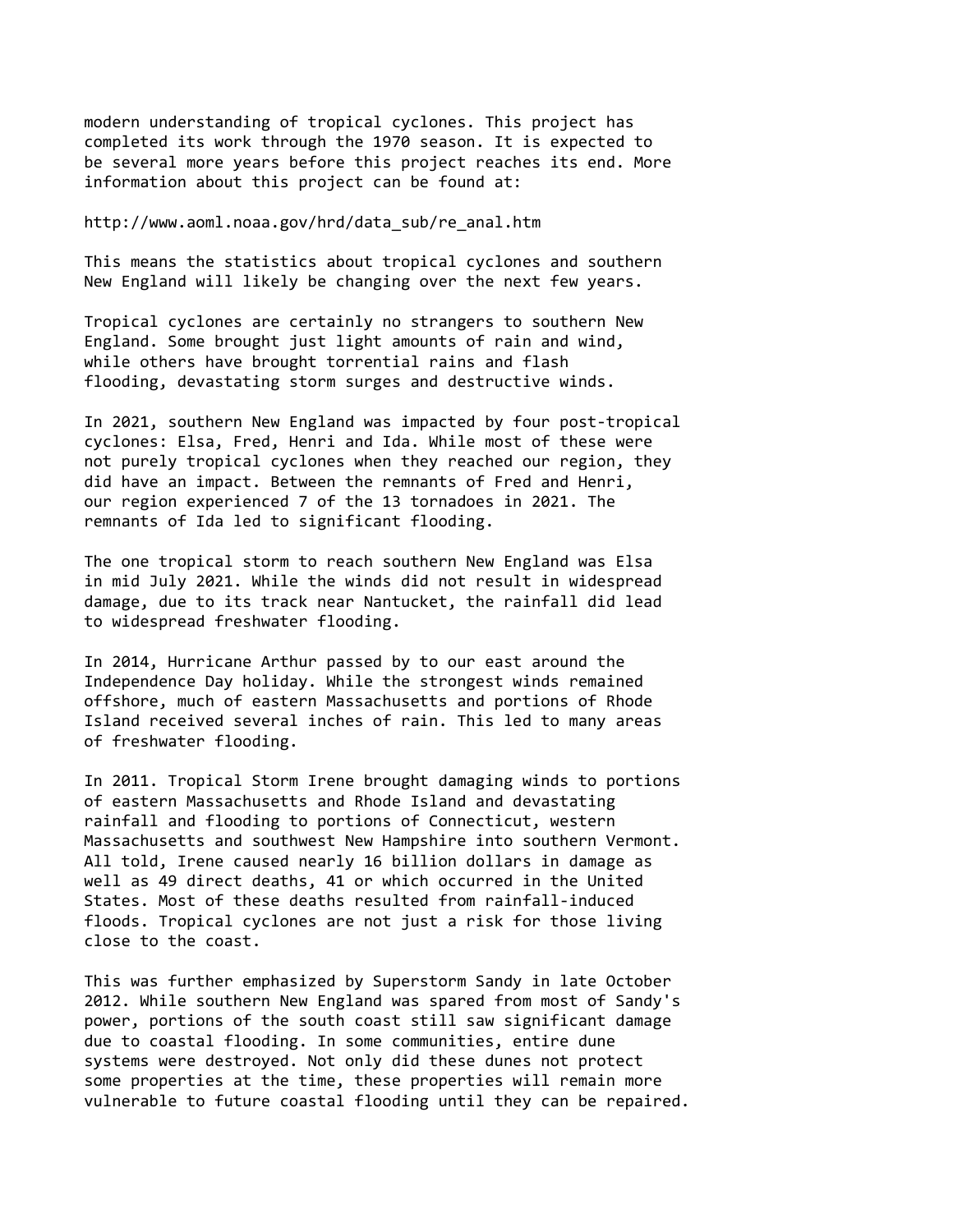This proves the point that a powerful tropical cyclone can still be a threat, even if it is no longer a true tropical cyclone.

For southern New England, this season marks the 68th anniversary of one of the most destructive hurricane seasons in our history, the Summer of 1954. The 1954 season brought New England major Hurricane Carol, and Hurricane Edna. These powerful hurricanes struck just 11 days apart, with Carol arriving on August 31st, followed by Edna on September 11th. These two storms combined to produce millions of dollars worth of damage to homes, businesses and the boating industry, as well as claiming dozens of lives due to storm surge and river-related flooding.

Hurricane Carol was the last major hurricane to have struck our region. As the 2022 season begins, now is an excellent time to begin your own preparations. Your National Weather Service would like to suggest these helpful measures. Taking a few moments now will save much needed time should a tropical storm or hurricane take aim at southern New England later this season.

This year also marks the 84th anniversary of arguably the most destructive hurricane in our history, the Hurricane of 1938. This hurricane made landfall across central Long Island NY and central Connecticut. This storm downed an estimated 2 billion trees in New York and New England alone. Approximately 600 people lost their lives. Many areas within southern New England went weeks without power. Coastal areas were especially devastated from the tremendous storm surge. This particular hurricane should serve as a reminder to all that although storms of this magnitude are rare, they can still happen and must be planned for.

To that end, here are some suggested actions you can take to begin your preparations for the next hurricane today. By starting now, it becomes possible to develop your plans more completely and share them with your family. It also permits you to spread out any purchases of supplies you may need to make while they are more plentiful and time is not as crucial.

Coastal Residents:

- Never plan your actions on the anticipated time of landfall. Typically in southern New England, heavy rains and winds to tropical storm force will make any travel or outdoor preparation work dangerous as much as 15 hours in advance of the eye of the storm.
- Remember that most tropical systems approaching our region will accelerate dramatically. This will greatly reduce the time you have to prepare. Build extra time into your plan of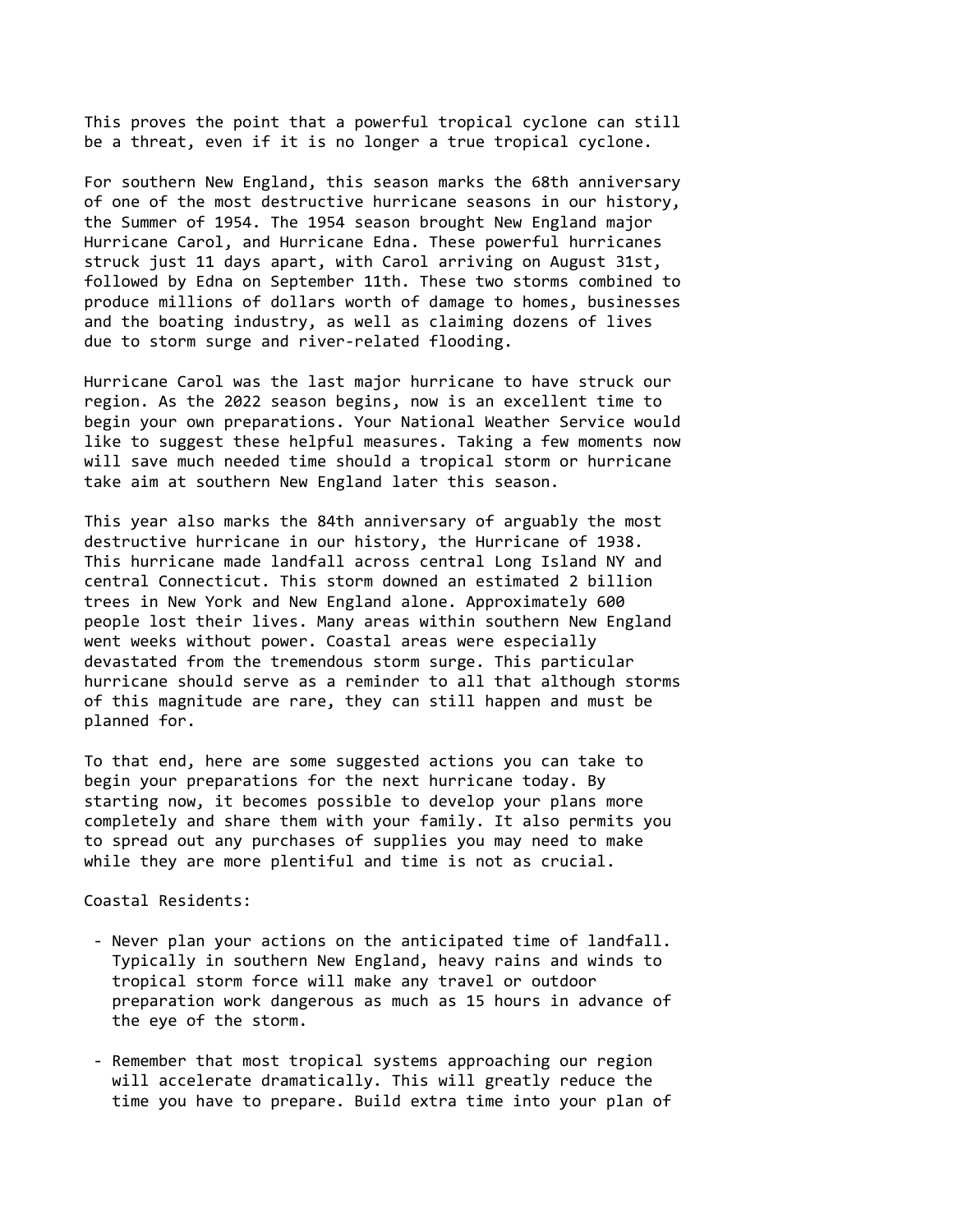action.

- Never step outside during the passage of the eye. The often calm conditions will be rapidly replaced by a dramatic shift in wind direction and a return to stronger winds.
- Know your evacuation routes and the proper shelters for your area. Check with your local town hall to see if you are in an evacuation zone.
- Most shelters will not allow pets. Make arrangements ahead of time for a place for your pets to stay. Some animal hospitals offer to keep pets until you are able to return home.
- Know where your gas and water shutoffs are. It is essential that you turn off both your gas and water before you leave your home.
- If you choose not to head to a shelter, make arrangements now with relatives or friends if you wish to stay with them should you need to evacuate.

The Marine Community:

- Inspect your lines at the start of the season. If you are anchored in a mooring field, inspect the chain between your pennant and the mooring. Salt water begins to corrode these chains after just 2 seasons in the water. But this is often unseen by the boat owner.
- Boat owners should have all the necessary gear on board to properly tie down their vessel. You will lose precious time if you have to rush around searching for gear when a storm is approaching.
- Realize that you may not be able to pull your boat out of the water before a storm threatens. Your only alternative will be to tie the vessel down.
- Have a plan worked out with the marina operator so there are no questions or any confusion when the time comes to tie up or pull the boat out of the water.
- Be sure to take pictures and make a written description of the vessel, so that this may be used after the storm passes for insurance purposes.
- Ensure that your vessel is as watertight as possible.
- When you are through, help your neighbor. It only takes one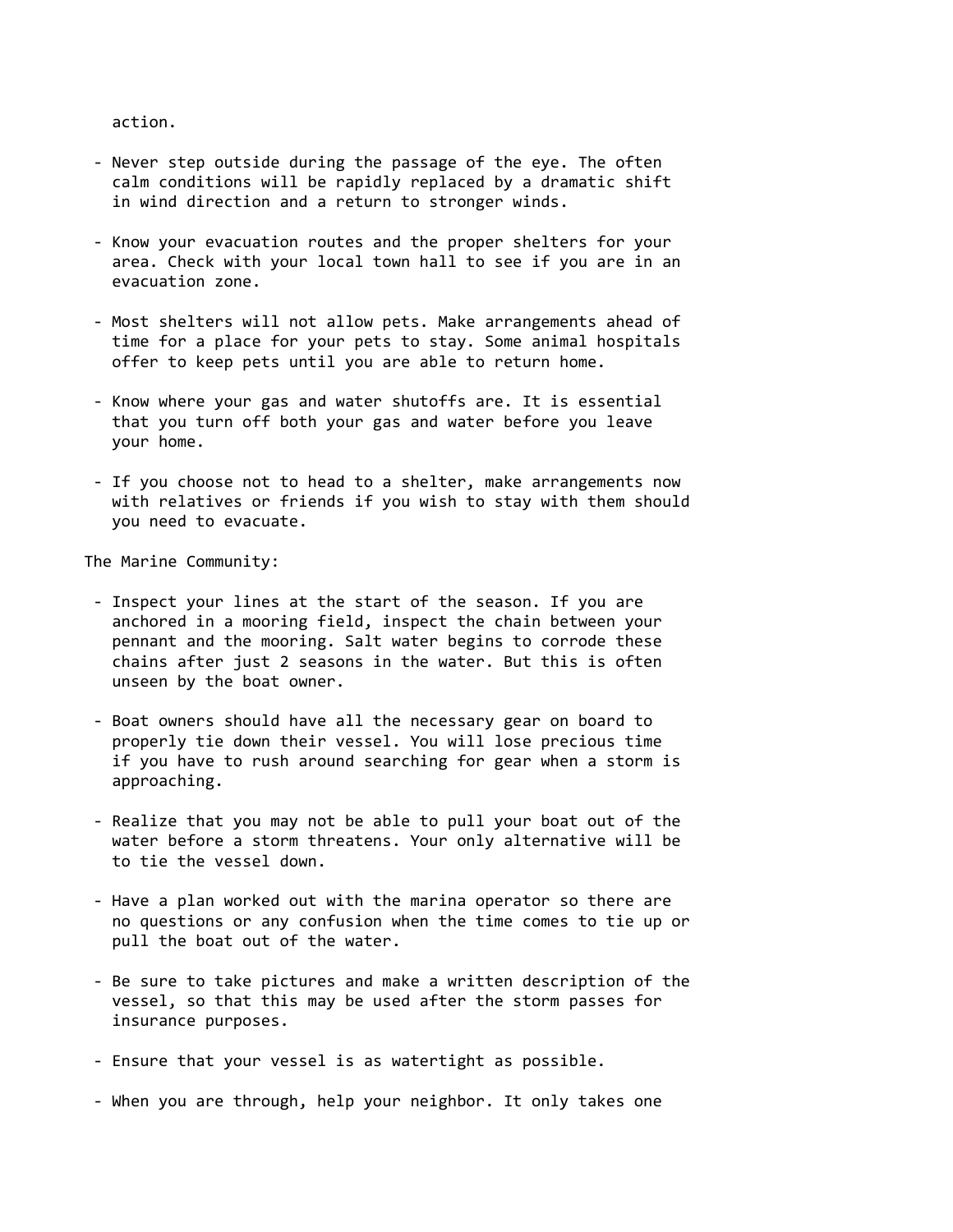poorly tied boat in a marina to destroy the entire dock.

Inland Residents:

- Be sure to have plenty of batteries on hand for flashlights, AM/FM radios, and your NOAA All-Hazards weather radio. More often than not, power will be disrupted during the storm and may be disrupted for several days.
- Be sure to have canned food and other items on hand that do not need refrigeration. As stated above, it is almost a certainty that electrical and telephone systems will be disrupted if a hurricane strikes our region.
- If you own a portable generator, be sure it is properly hooked into the power supply. If it is not properly installed, it may do damage to the main power supply or workers trying to restore power to your neighborhood.
- Store plywood and plenty of nails so that you can quickly board up windows on open-facing sides of your home. Do not tape windows, it will not help.
- Those living along flood-prone rivers and streams should be ready to head to higher ground should flooding occur.
- In case of the unlikely event that you must evacuate, know where your nearest storm shelter is located, and the quickest route to it.

Following these simple steps will help make what can be a very Stressful and difficult time go a bit more smoothly.

\$\$

For the latest updates...please visit our webpage at www.weather.gov/boston

You can follow us on Facebook at www.facebook.com/nwsboston

You can follow us on Twitter at @NWSBoston

114 ABNT20 KNHC 011137 TWOAT

Tropical Weather Outlook NWS National Hurricane Center Miami FL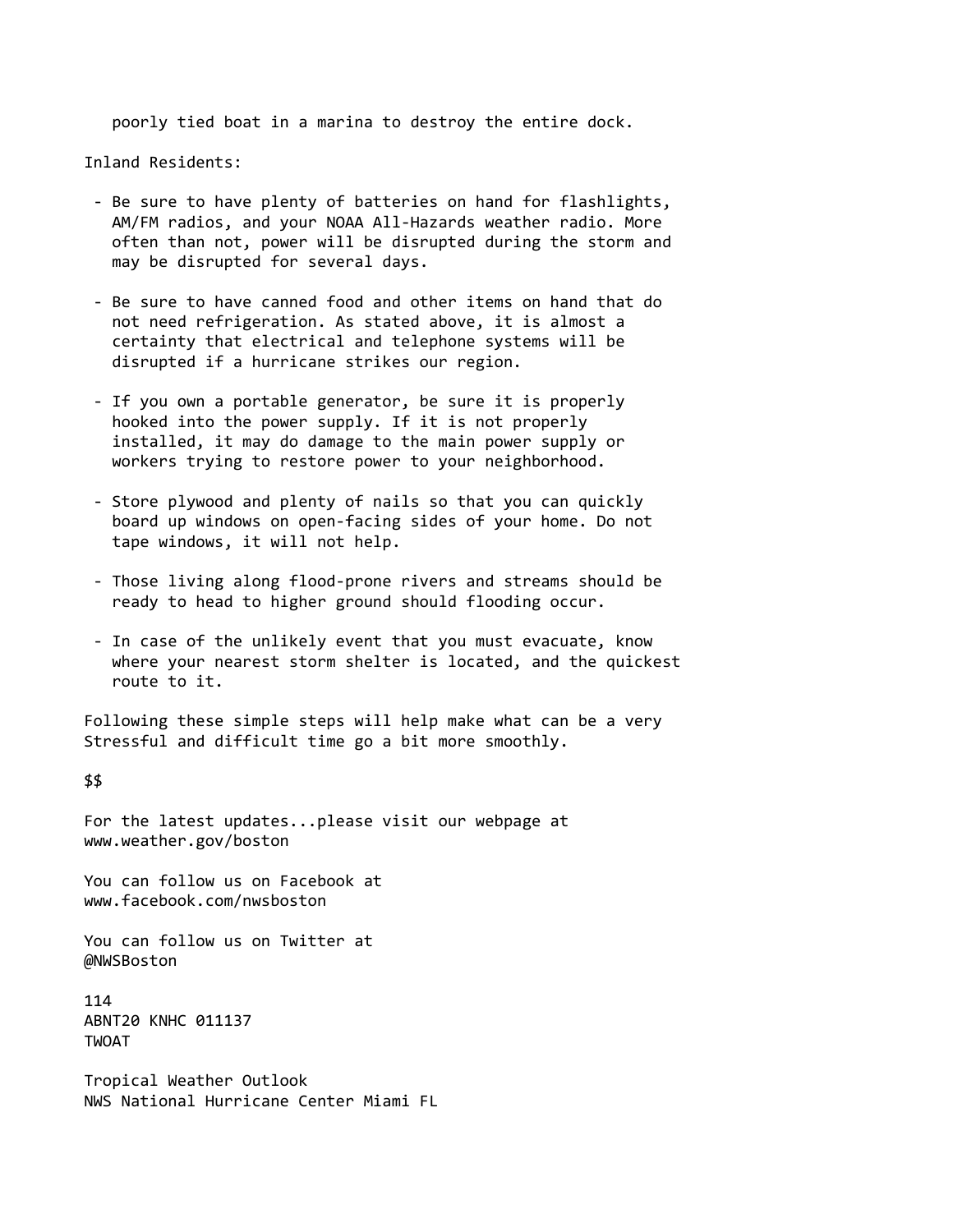800 AM EDT Wed Jun 1 2022

For the North Atlantic...Caribbean Sea and the Gulf of Mexico:

Near the Yucatan Peninsula and Southeastern Gulf of Mexico: A large area of disorganized showers and thunderstorms located over the northwestern Caribbean Sea and Yucatan Peninsula is associated with a broad area of low pressure. Environmental conditions appear conducive for gradual development, and this system is likely to become a tropical depression while it moves northeastward over the northwestern Caribbean Sea and southeastern Gulf of Mexico during the next couple of days. Regardless of development, locally heavy rainfall is likely across portions of southeastern Mexico, the Yucatan Peninsula, and Belize during the next day or so, spreading across western Cuba, South Florida, and the Florida Keys on Friday and Saturday. Interests in the Yucatan Peninsula, western Cuba, the Florida Keys, and the Florida Peninsula should monitor the progress of this system.

\* Formation chance through 48 hours...high...70 percent.

\* Formation chance through 5 days...high...80 percent.

Southwestern Atlantic northeast of the Bahamas: A weak surface trough located around 200 miles northeast of the central Bahamas is producing disorganized shower activity as it interacts with an upper-level trough. Surface pressures are currently high across the area, and significant development of this system appears unlikely as it moves generally east-northeastward over the next several days away from the southeastern United States. \* Formation chance through 48 hours...low...10 percent. \* Formation chance through 5 days...low...10 percent.

Today marks the first day of the Atlantic hurricane season, which will run until November 30. Long-term averages for the number of named storms, hurricanes, and major hurricanes are 14, 7, and 3, respectively.

The list of names for 2022 is as follows:

| Pronunciation<br>Name<br>Name          | Pronunciation |
|----------------------------------------|---------------|
| Alex<br>AL-leks<br>Lisa<br>LEE-suh     |               |
| Martin<br>Bonnie<br>MAR-tin<br>BAH-nee |               |
| Colin<br>KAH-lihn<br>Nicole            | nih-KOHL      |
| Danielle<br>OH-uhn<br>dan-YELL<br>Owen |               |
| Earl<br>$URR-u11$<br>Paula             | PAHL-luh      |
| Fiona<br>fee-OH-nuh<br>Richard         | RIH-churd     |
| ga-STAWN<br>Shary<br>Gaston            | SHAHR-ee      |
| Tobias<br>Hermine<br>her-MEEN          | toh-BEE-uss   |
| Virginie<br>$EE$ -an<br>Ian            | vir-JIN-ee    |
| Julia<br>JOO-lee-uh<br>Walter          | WALL-tur      |